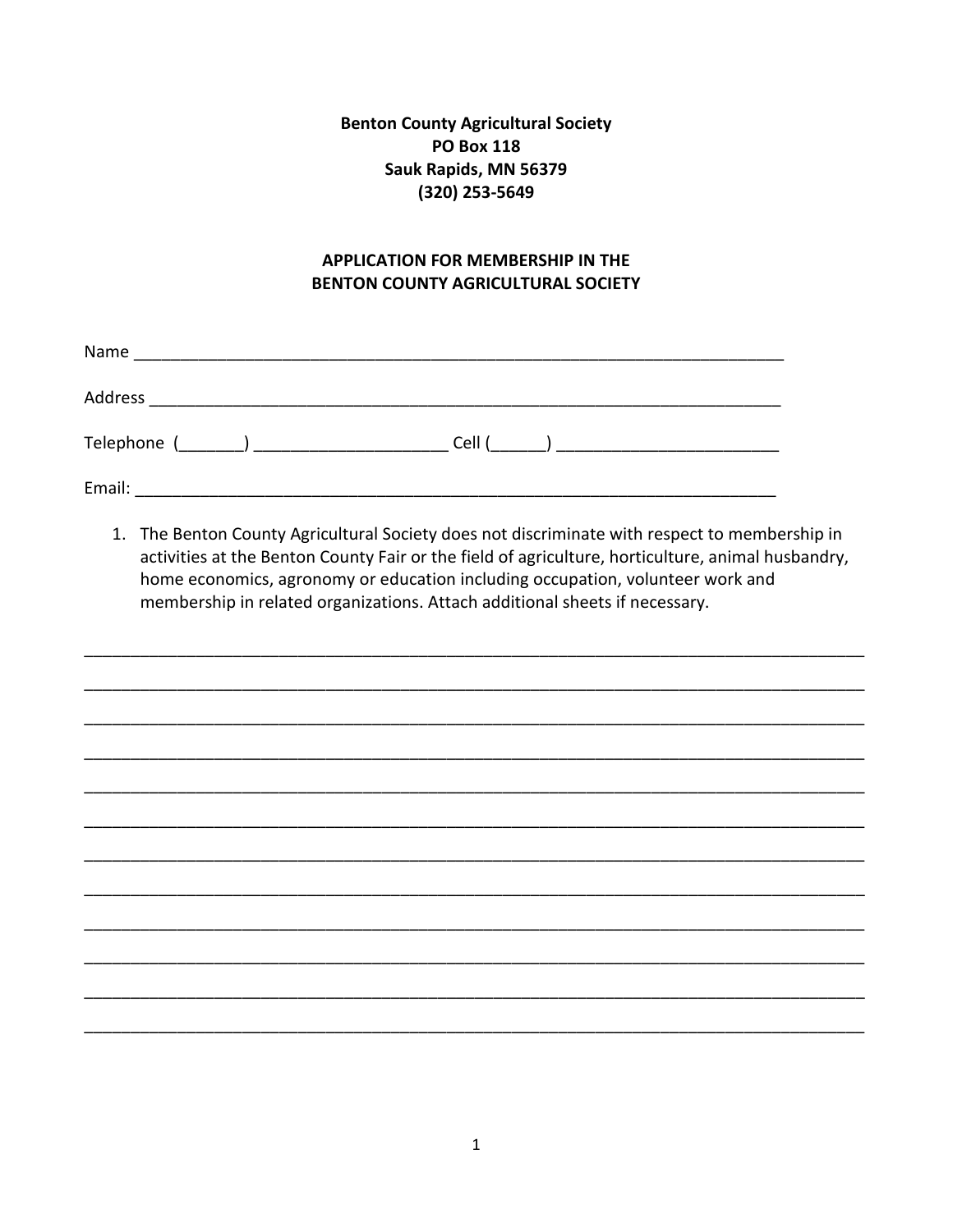- 2. **Nominations:** You must be nominated by five (5) current members of the Benton County Agricultural Society. Complete name, address and phone number of those nominating you and have them indicate their nomination by signing this application or a separate paper.
- 3. **Letters of Reference:** You must obtain two (2) letters of reference from individuals involved by occupation or volunteer work in the fields of agriculture, animal husbandry, horticulture, home economics, agronomy or education. The letters of reference should clearly indicate the writer's involvement in one of the indicated fields, their recommendation of you as a member to the Benton County Agricultural Society and their knowledge of your involvement in one of these fields or in the Benton County Fair activities. The writer does not have to be a current member of the Benton County Agricultural Society.

| I certify that I am 18 years of age or older and a resident of ___________________County, Minnesota. |  |
|------------------------------------------------------------------------------------------------------|--|
|                                                                                                      |  |
| <b>NOMINATIONS</b>                                                                                   |  |
|                                                                                                      |  |
|                                                                                                      |  |
|                                                                                                      |  |
| I nominate this applicant for membership in the Benton County Agricultural Society.                  |  |
|                                                                                                      |  |
|                                                                                                      |  |
|                                                                                                      |  |
|                                                                                                      |  |
|                                                                                                      |  |
| I nominate this applicant for membership in the Benton County Agricultural Society.                  |  |
|                                                                                                      |  |